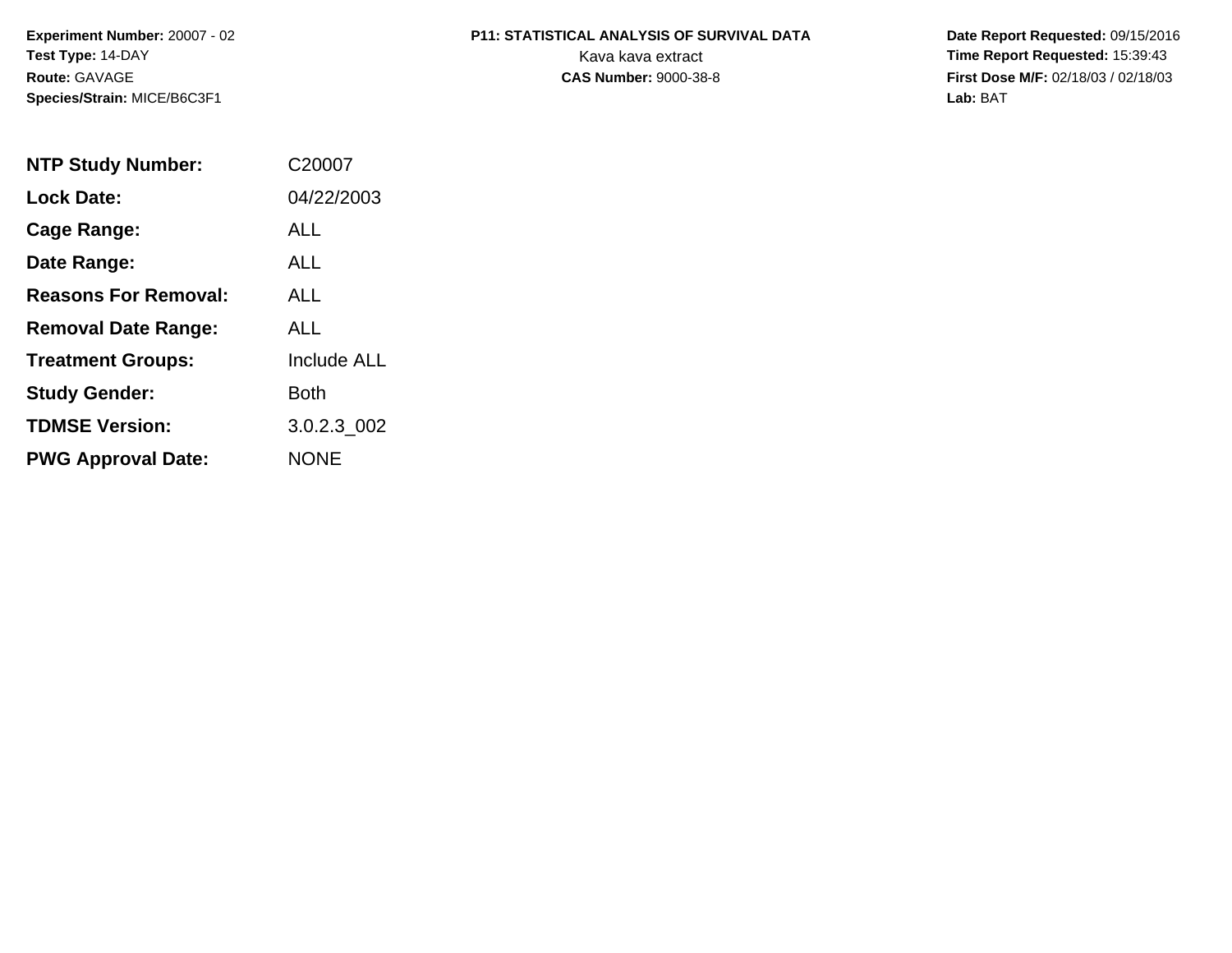**Date Report Requested:** 09/15/2016 Kava kava extract **Time Report Requested:** 15:39:43<br>**CAS Number:** 9000-38-8 **Time Report Requested:** 15:39:43 **First Dose M/F:** 02/18/03 / 02/18/03<br>Lab: BAT **Lab:** BAT

### **MALE MICE**

FIRST TERMINAL SACRIFICE AT **18** DAYS

INDIVIDUAL SURVIVAL TIMES (DAYS)

| $DOSE = 0$ G/KG            |                     |                   |                   |
|----------------------------|---------------------|-------------------|-------------------|
| <b>TOTAL 5</b>             | UNCENSORED DEATHS 0 | CENSORED DEATHS 0 | <b>TERMINAL 5</b> |
| UNCENSORED DEATH DAYS      |                     |                   |                   |
| None                       |                     |                   |                   |
| <b>CENSORED DEATH DAYS</b> |                     |                   |                   |
| None                       |                     |                   |                   |
| $DOSE = 0.125 G/KG$        |                     |                   |                   |
| <b>TOTAL 5</b>             | UNCENSORED DEATHS 0 | CENSORED DEATHS 0 | <b>TERMINAL 5</b> |
| UNCENSORED DEATH DAYS      |                     |                   |                   |
| None                       |                     |                   |                   |
| <b>CENSORED DEATH DAYS</b> |                     |                   |                   |
| None                       |                     |                   |                   |
| $DOSE = 0.25$ G/KG         |                     |                   |                   |
| <b>TOTAL 5</b>             | UNCENSORED DEATHS 0 | CENSORED DEATHS 0 | <b>TERMINAL 5</b> |
| UNCENSORED DEATH DAYS      |                     |                   |                   |
| None                       |                     |                   |                   |
| <b>CENSORED DEATH DAYS</b> |                     |                   |                   |
| None                       |                     |                   |                   |
| $DOSE = 0.5$ G/KG          |                     |                   |                   |
| <b>TOTAL 5</b>             | UNCENSORED DEATHS 0 | CENSORED DEATHS 0 | <b>TERMINAL 5</b> |
| UNCENSORED DEATH DAYS      |                     |                   |                   |
| None                       |                     |                   |                   |
| <b>CENSORED DEATH DAYS</b> |                     |                   |                   |
| None                       |                     |                   |                   |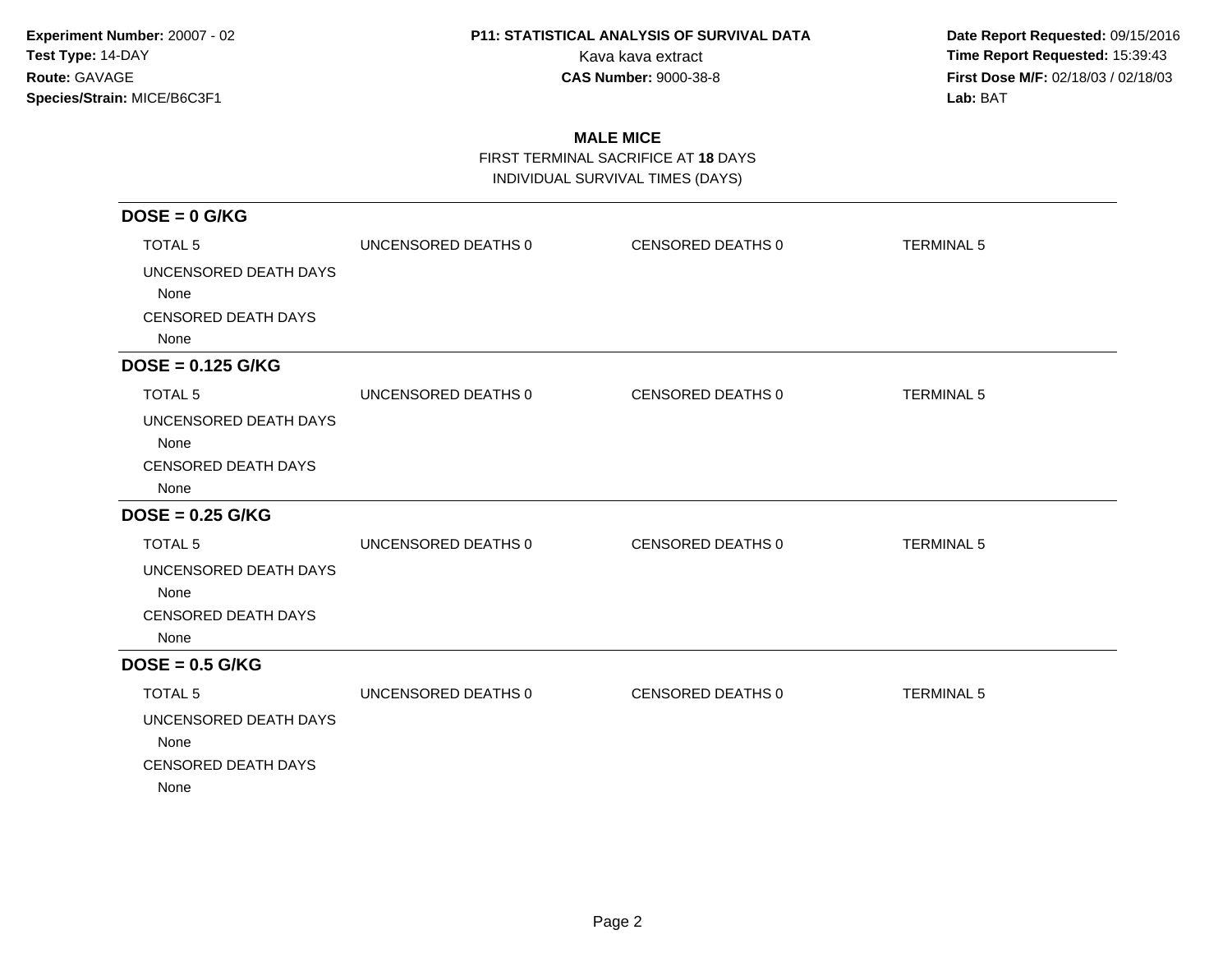**Date Report Requested:** 09/15/2016 Kava kava extract **Time Report Requested:** 15:39:43<br>**CAS Number:** 9000-38-8 **Time Report Requested:** 15:39:43 **First Dose M/F:** 02/18/03 / 02/18/03<br>Lab: BAT **Lab:** BAT

### **MALE MICE**

 FIRST TERMINAL SACRIFICE AT **18** DAYSINDIVIDUAL SURVIVAL TIMES (DAYS)

| $DOSE = 1.0$ G/KG                                                                             |                     |                   |                   |
|-----------------------------------------------------------------------------------------------|---------------------|-------------------|-------------------|
| TOTAL 5                                                                                       | UNCENSORED DEATHS 0 | CENSORED DEATHS 0 | <b>TERMINAL 5</b> |
| UNCENSORED DEATH DAYS<br>None                                                                 |                     |                   |                   |
| <b>CENSORED DEATH DAYS</b>                                                                    |                     |                   |                   |
| None                                                                                          |                     |                   |                   |
| $DOSE = 2.0$ G/KG                                                                             |                     |                   |                   |
| TOTAL 5<br>UNCENSORED DEATH DAYS<br>$\overline{2}$<br>3<br><b>CENSORED DEATH DAYS</b><br>None | UNCENSORED DEATHS 2 | CENSORED DEATHS 0 | <b>TERMINAL 3</b> |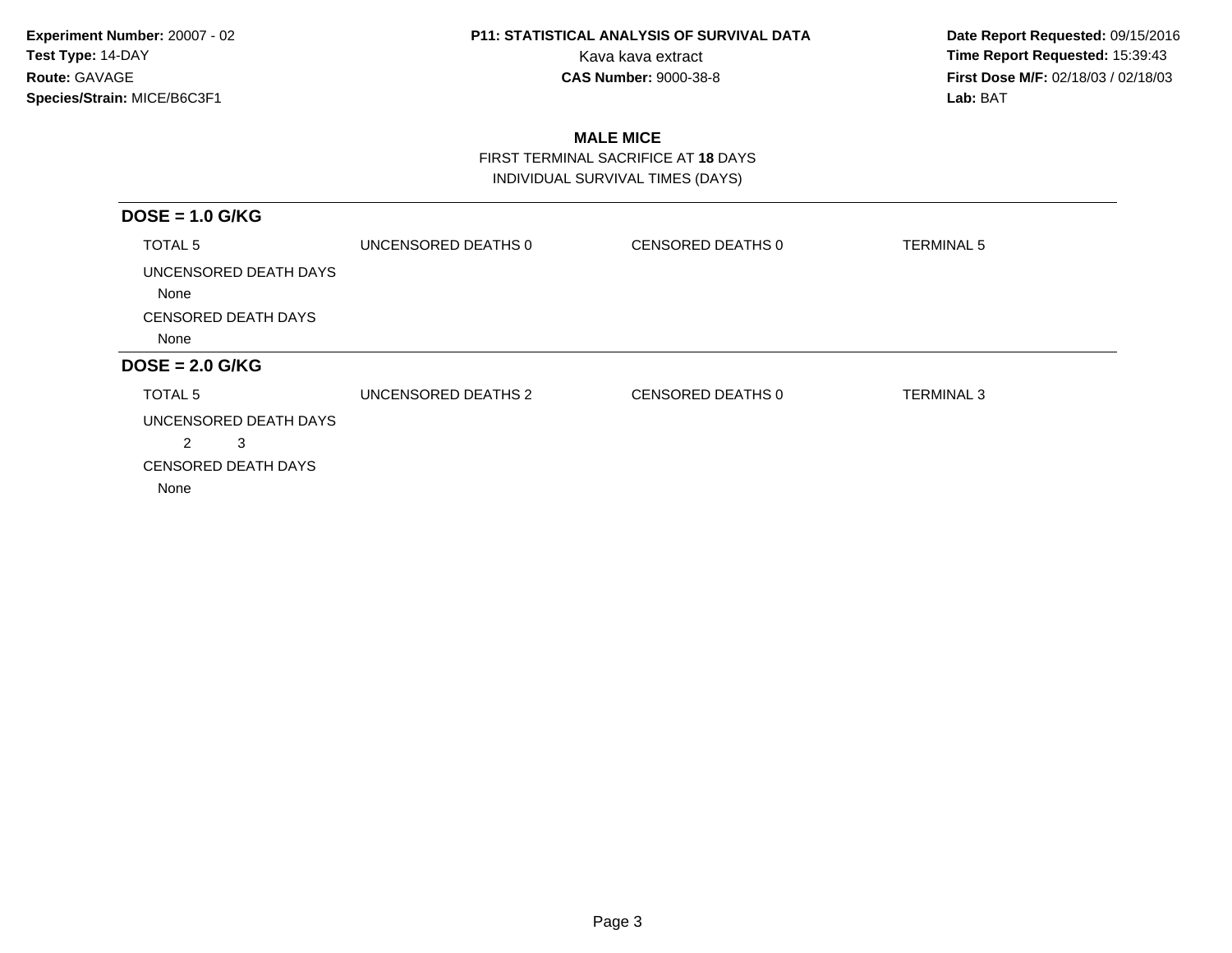**Experiment Number:** 20007 - 02**Test Type:** 14-DAY**Route:** GAVAGE**Species/Strain:** MICE/B6C3F1

## **P11: STATISTICAL ANALYSIS OF SURVIVAL DATA**

 **Date Report Requested:** 09/15/2016 Kava kava extract **Time Report Requested:** 15:39:43<br>**CAS Number:** 9000-38-8 **Time Report Requested:** 15:39:43 **First Dose M/F:** 02/18/03 / 02/18/03<br>**Lab:** BAT **Lab:** BAT

#### **MALE MICE**

FIRST TERMINAL SACRIFICE AT **18** DAYS

|                 |                |       |       | <b>KAPLAN-MEIER SURVIVAL PROBABILITY ESTIMATES (%)</b> |             |         |       |       |       |       |  |
|-----------------|----------------|-------|-------|--------------------------------------------------------|-------------|---------|-------|-------|-------|-------|--|
| <b>DOSE</b>     |                |       |       |                                                        | TIME (DAYS) |         |       |       |       |       |  |
|                 | $\overline{2}$ | 4     | 6     | 8                                                      | 10          | $12 \,$ | 14    | 16    | 18(A) | 18(A) |  |
| 0 G/KG          | 100.0          | 100.0 | 100.0 | 100.0                                                  | 100.0       | 100.0   | 100.0 | 100.0 | 100.0 | 100.0 |  |
| 0.125 G/KG      | 100.0          | 100.0 | 100.0 | 100.0                                                  | 100.0       | 100.0   | 100.0 | 100.0 | 100.0 | 100.0 |  |
| 0.25 G/KG       | 100.0          | 100.0 | 100.0 | 100.0                                                  | 100.0       | 100.0   | 100.0 | 100.0 | 100.0 | 100.0 |  |
| 0.5 G/KG        | 100.0          | 100.0 | 100.0 | 100.0                                                  | 100.0       | 100.0   | 100.0 | 100.0 | 100.0 | 100.0 |  |
| <b>1.0 G/KG</b> | 100.0          | 100.0 | 100.0 | 100.0                                                  | 100.0       | 100.0   | 100.0 | 100.0 | 100.0 | 100.0 |  |
| 2.0 G/KG        | 80.0           | 60.0  | 60.0  | 60.0                                                   | 60.0        | 60.0    | 60.0  | 60.0  | 60.0  | 60.0  |  |

- 
- 

<sup>(</sup>A) FIRST TERMINAL SACRIFICE<br>(B) THE FIRST ENTRY IS THE TREND TEST (TARONE, 1975) RESULT. SUBSEQUENT ENTRIES ARE THE RESULTS OF PAIRWISE TESTS (COX, 1972). NEGATIVE TRENDS ARE INDICATED BY "N".<br>(C) MEAN OF ALL UNCENSORED D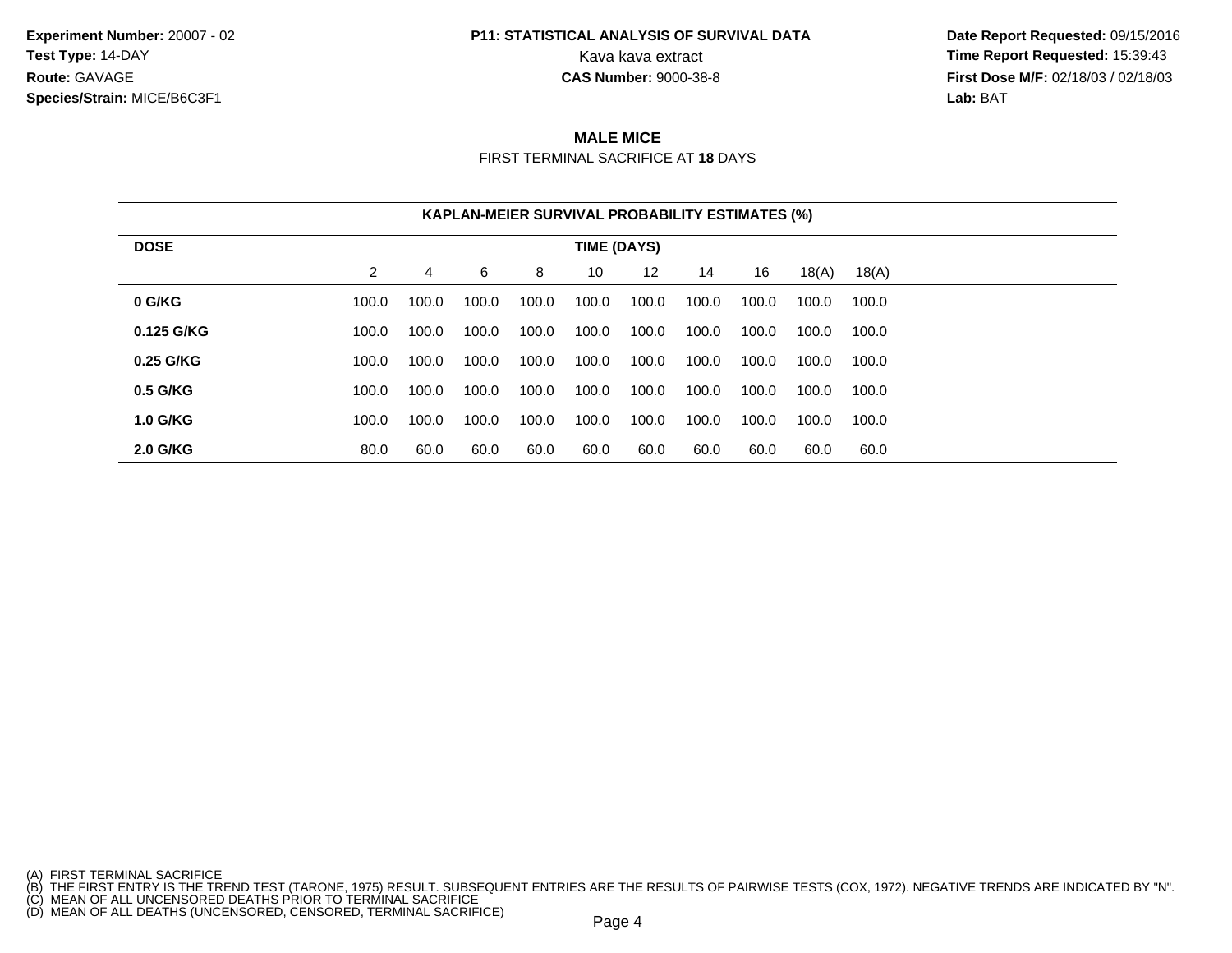**Date Report Requested:** 09/15/2016 Kava kava extract **Time Report Requested:** 15:39:43<br>**CAS Number:** 9000-38-8 **Time Report Requested:** 15:39:43 **First Dose M/F:** 02/18/03 / 02/18/03<br>**Lab:** BAT **Lab:** BAT

#### **MALE MICE**

FIRST TERMINAL SACRIFICE AT **18** DAYS

|                                                                     |               | <b>SURVIVAL SUMMARY STATISTICS</b> |               |                    |
|---------------------------------------------------------------------|---------------|------------------------------------|---------------|--------------------|
| <b>DOSE</b>                                                         | 0 G/KG        | 0.125 G/KG                         | 0.25 G/KG     | $0.5$ G/KG         |
| SURVIVAL AT END OF STUDY<br>(KAPLAN-MEIER)                          | 100.0%        | 100.0%                             | 100.0%        | 100.0%             |
| <b>SIGNIFICANCE (B)</b><br>(LIFE TABLE)                             | $P=0.017$     | -----                              | -----         | -----              |
| <b>MEAN DAY OF</b><br><b>NATURAL DEATHS (C)</b><br>(STANDARD ERROR) | (.)           | $\left( . \right)$                 | ر . ا         | $\left( . \right)$ |
| <b>MEAN LIFE SPAN (D)</b><br>(STANDARD ERROR)                       | 18.0<br>(0.0) | 18.0<br>(0.0)                      | 18.0<br>(0.0) | 18.0<br>(0.0)      |

| <b>DOSE</b>                                                         | $1.0$ G/KG    | 2.0 G/KG      |  |
|---------------------------------------------------------------------|---------------|---------------|--|
| SURVIVAL AT END OF STUDY<br>(KAPLAN-MEIER)                          | 100.0%        | 60.0%         |  |
| <b>SIGNIFICANCE (B)</b><br>(LIFE TABLE)                             | $- - - - -$   | $P=0.431$     |  |
| <b>MEAN DAY OF</b><br><b>NATURAL DEATHS (C)</b><br>(STANDARD ERROR) | (.)           | 2.5<br>(0.5)  |  |
| <b>MEAN LIFE SPAN (D)</b><br>(STANDARD ERROR)                       | 18.0<br>(0.0) | 11.8<br>(3.8) |  |

(A) FIRST TERMINAL SACRIFICE<br>(B) THE FIRST ENTRY IS THE TREND TEST (TARONE, 1975) RESULT. SUBSEQUENT ENTRIES ARE THE RESULTS OF PAIRWISE TESTS (COX, 1972). NEGATIVE TRENDS ARE INDICATED BY "N".<br>(C) MEAN OF ALL UNCENSORED D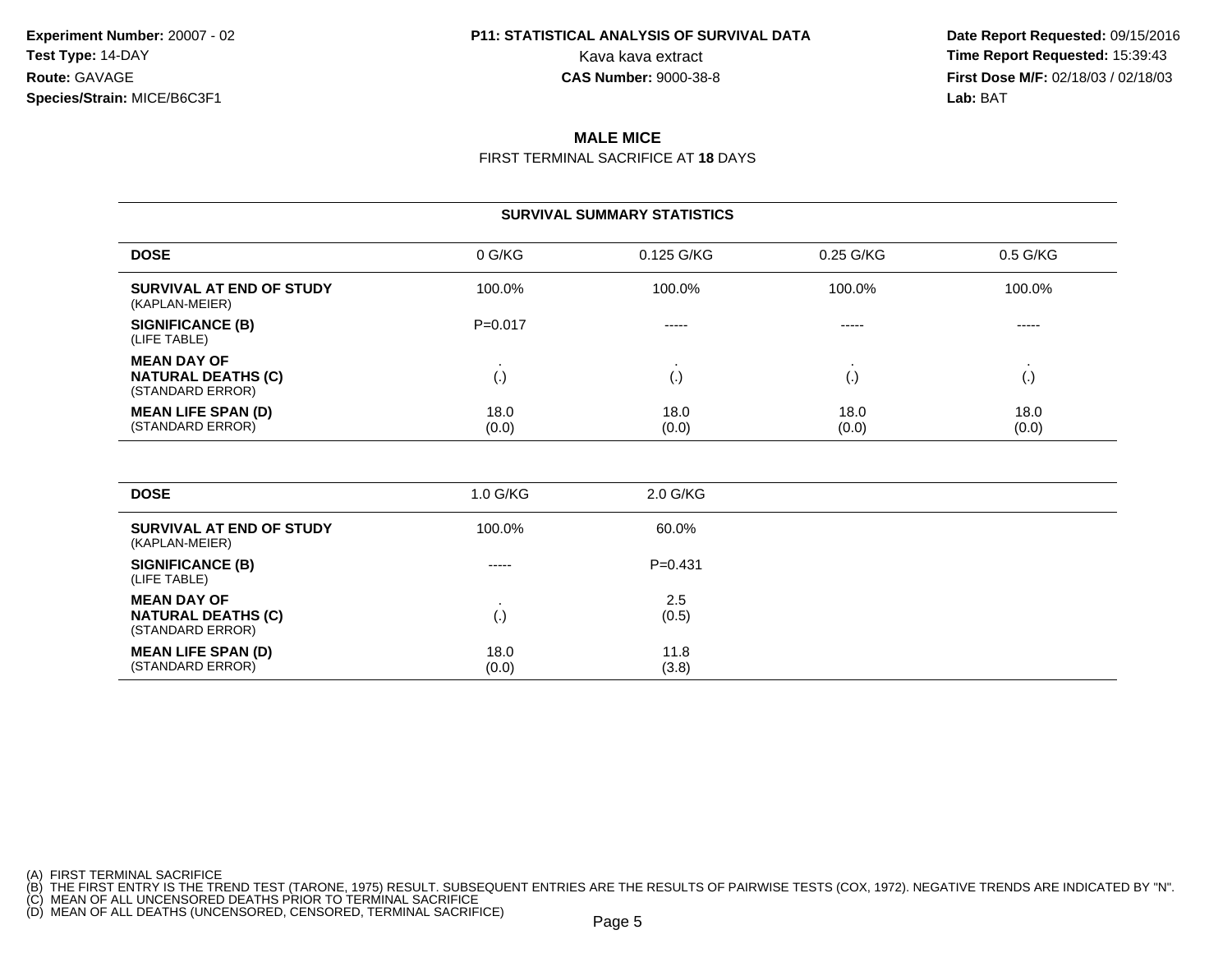**Date Report Requested:** 09/15/2016 Kava kava extract **Time Report Requested:** 15:39:43<br>**CAS Number:** 9000-38-8 **Time Report Requested:** 15:39:43 **First Dose M/F:** 02/18/03 / 02/18/03<br>Lab: BAT **Lab:** BAT

### **FEMALE MICE**

FIRST TERMINAL SACRIFICE AT **18** DAYS

INDIVIDUAL SURVIVAL TIMES (DAYS)

| $DOSE = 0$ G/KG            |                     |                   |                   |
|----------------------------|---------------------|-------------------|-------------------|
| <b>TOTAL 5</b>             | UNCENSORED DEATHS 0 | CENSORED DEATHS 0 | <b>TERMINAL 5</b> |
| UNCENSORED DEATH DAYS      |                     |                   |                   |
| None                       |                     |                   |                   |
| <b>CENSORED DEATH DAYS</b> |                     |                   |                   |
| None                       |                     |                   |                   |
| $DOSE = 0.125$ G/KG        |                     |                   |                   |
| <b>TOTAL 5</b>             | UNCENSORED DEATHS 0 | CENSORED DEATHS 0 | <b>TERMINAL 5</b> |
| UNCENSORED DEATH DAYS      |                     |                   |                   |
| None                       |                     |                   |                   |
| <b>CENSORED DEATH DAYS</b> |                     |                   |                   |
| None                       |                     |                   |                   |
| $DOSE = 0.25$ G/KG         |                     |                   |                   |
| <b>TOTAL 5</b>             | UNCENSORED DEATHS 0 | CENSORED DEATHS 0 | <b>TERMINAL 5</b> |
| UNCENSORED DEATH DAYS      |                     |                   |                   |
| None                       |                     |                   |                   |
| <b>CENSORED DEATH DAYS</b> |                     |                   |                   |
| None                       |                     |                   |                   |
| $DOSE = 0.5$ G/KG          |                     |                   |                   |
| <b>TOTAL 5</b>             | UNCENSORED DEATHS 0 | CENSORED DEATHS 0 | <b>TERMINAL 5</b> |
| UNCENSORED DEATH DAYS      |                     |                   |                   |
| None                       |                     |                   |                   |
| <b>CENSORED DEATH DAYS</b> |                     |                   |                   |
| None                       |                     |                   |                   |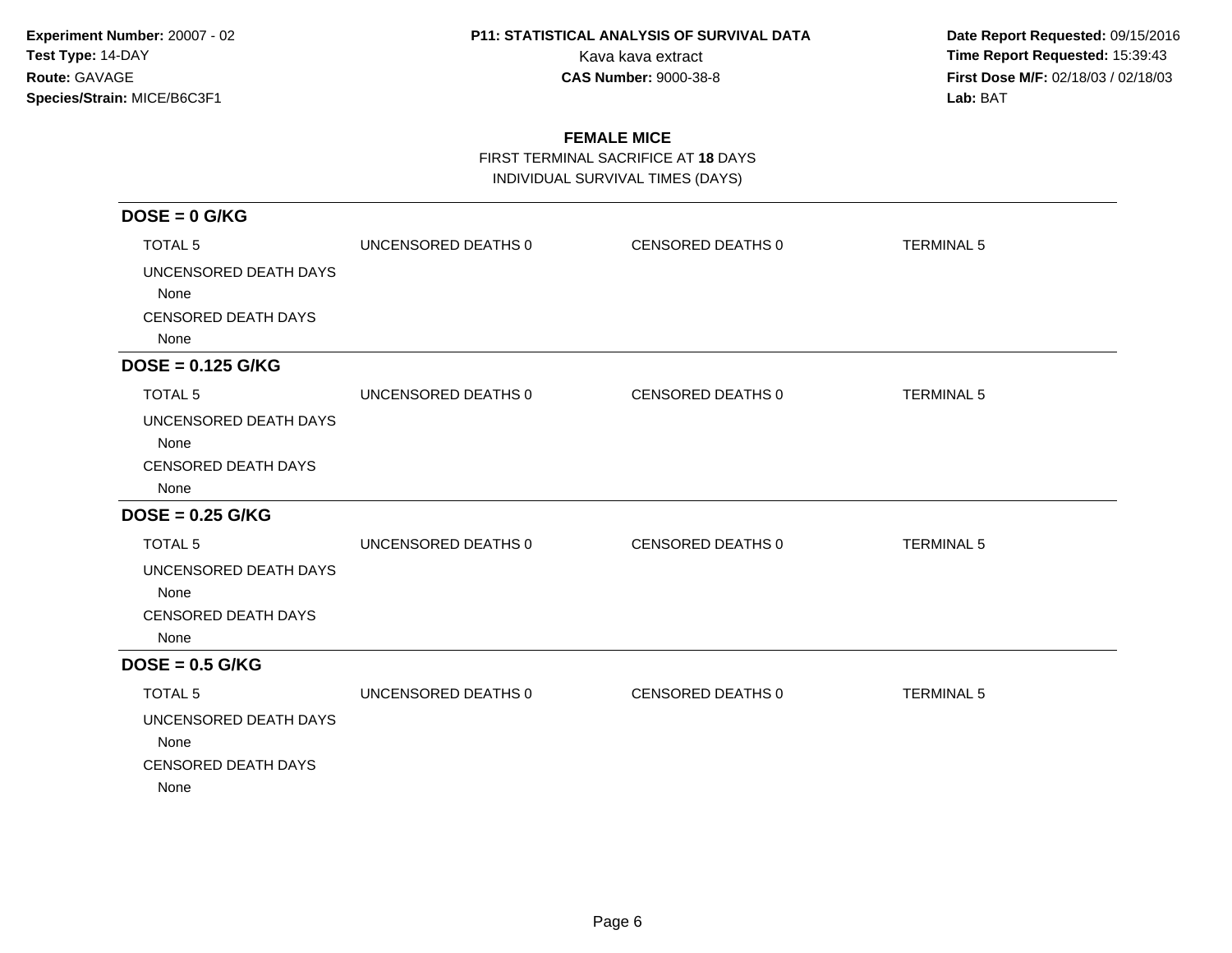**Date Report Requested:** 09/15/2016 Kava kava extract **Time Report Requested:** 15:39:43<br>**CAS Number:** 9000-38-8 **Time Report Requested:** 15:39:43 **First Dose M/F:** 02/18/03 / 02/18/03<br>Lab: BAT **Lab:** BAT

### **FEMALE MICE**

 FIRST TERMINAL SACRIFICE AT **18** DAYSINDIVIDUAL SURVIVAL TIMES (DAYS)

| $DOSE = 1.0$ G/KG          |                     |                   |                   |
|----------------------------|---------------------|-------------------|-------------------|
| TOTAL 5                    | UNCENSORED DEATHS 0 | CENSORED DEATHS 0 | <b>TERMINAL 5</b> |
| UNCENSORED DEATH DAYS      |                     |                   |                   |
| None                       |                     |                   |                   |
| <b>CENSORED DEATH DAYS</b> |                     |                   |                   |
| None                       |                     |                   |                   |
| $DOSE = 2.0$ G/KG          |                     |                   |                   |
| TOTAL 5                    | UNCENSORED DEATHS 0 | CENSORED DEATHS 0 | <b>TERMINAL 5</b> |
| UNCENSORED DEATH DAYS      |                     |                   |                   |
| None                       |                     |                   |                   |
| <b>CENSORED DEATH DAYS</b> |                     |                   |                   |
| None                       |                     |                   |                   |
|                            |                     |                   |                   |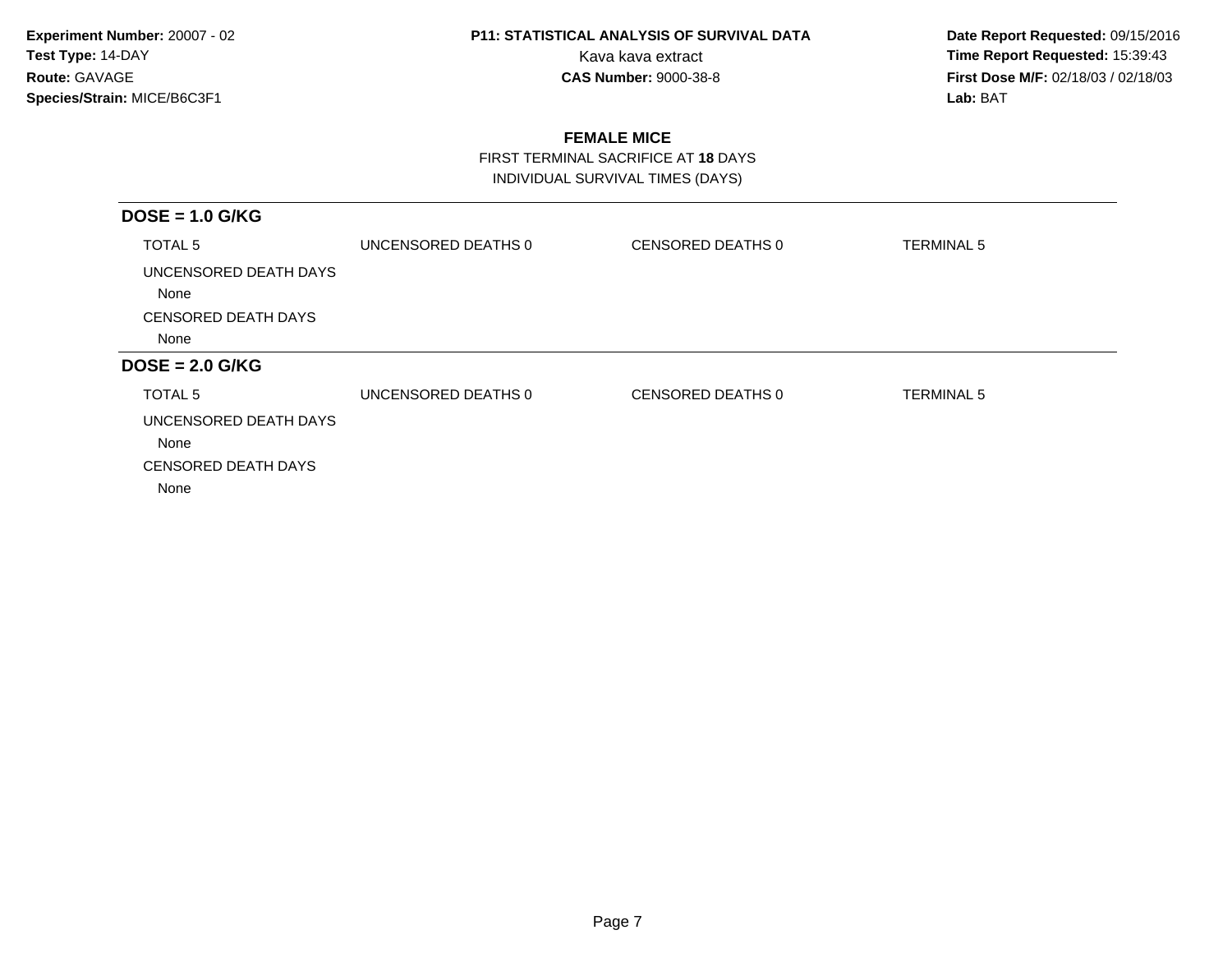**Experiment Number:** 20007 - 02**Test Type:** 14-DAY**Route:** GAVAGE**Species/Strain:** MICE/B6C3F1

## **P11: STATISTICAL ANALYSIS OF SURVIVAL DATA**

 **Date Report Requested:** 09/15/2016 Kava kava extract **Time Report Requested:** 15:39:43<br>**CAS Number:** 9000-38-8 **Time Report Requested:** 15:39:43 **First Dose M/F:** 02/18/03 / 02/18/03<br>**Lab:** BAT **Lab:** BAT

#### **FEMALE MICE**

FIRST TERMINAL SACRIFICE AT **18** DAYS

|                 |       |       |       | <b>KAPLAN-MEIER SURVIVAL PROBABILITY ESTIMATES (%)</b> |             |       |       |       |       |       |  |
|-----------------|-------|-------|-------|--------------------------------------------------------|-------------|-------|-------|-------|-------|-------|--|
| <b>DOSE</b>     |       |       |       |                                                        | TIME (DAYS) |       |       |       |       |       |  |
|                 | 2     | 4     | 6     | 8                                                      | 10          | 12    | 14    | 16    | 18(A) | 18(A) |  |
| 0 G/KG          | 100.0 | 100.0 | 100.0 | 100.0                                                  | 100.0       | 100.0 | 100.0 | 100.0 | 100.0 | 100.0 |  |
| 0.125 G/KG      | 100.0 | 100.0 | 100.0 | 100.0                                                  | 100.0       | 100.0 | 100.0 | 100.0 | 100.0 | 100.0 |  |
| 0.25 G/KG       | 100.0 | 100.0 | 100.0 | 100.0                                                  | 100.0       | 100.0 | 100.0 | 100.0 | 100.0 | 100.0 |  |
| 0.5 G/KG        | 100.0 | 100.0 | 100.0 | 100.0                                                  | 100.0       | 100.0 | 100.0 | 100.0 | 100.0 | 100.0 |  |
| <b>1.0 G/KG</b> | 100.0 | 100.0 | 100.0 | 100.0                                                  | 100.0       | 100.0 | 100.0 | 100.0 | 100.0 | 100.0 |  |
| <b>2.0 G/KG</b> | 100.0 | 100.0 | 100.0 | 100.0                                                  | 100.0       | 100.0 | 100.0 | 100.0 | 100.0 | 100.0 |  |

<sup>(</sup>A) FIRST TERMINAL SACRIFICE<br>(B) THE FIRST ENTRY IS THE TREND TEST (TARONE, 1975) RESULT. SUBSEQUENT ENTRIES ARE THE RESULTS OF PAIRWISE TESTS (COX, 1972). NEGATIVE TRENDS ARE INDICATED BY "N".<br>(C) MEAN OF ALL UNCENSORED D